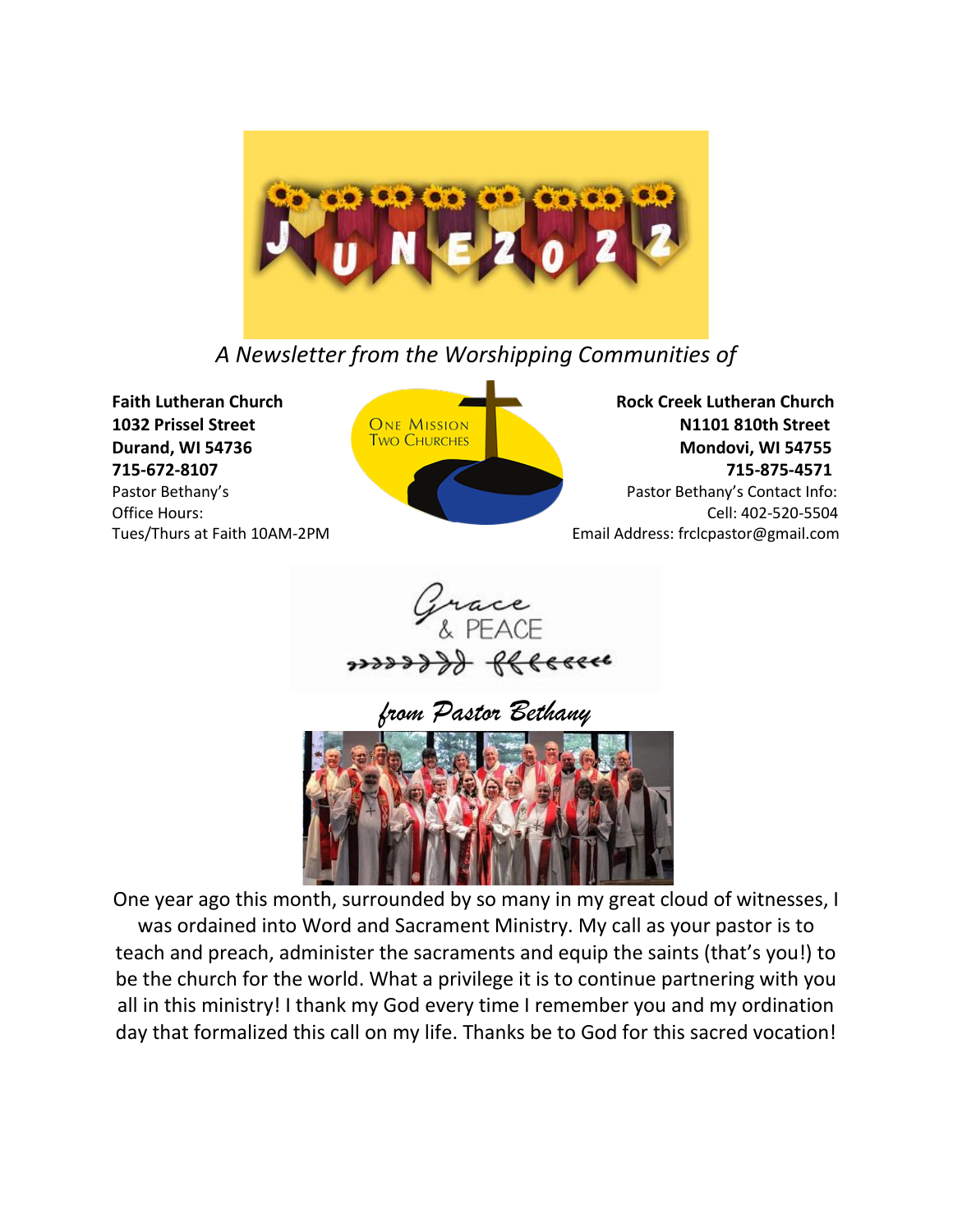**God's Blessings to our youth who celebrated their Confirmations on May 1st!** 



 Garrett Biesterveld Lillian Walker Skout Hayden and Felicity Wallace

**God's Blessings to our youth who celebrated their First Communion May 22nd!**



Noah Black, Alivia Hurtgen and Wyatt Black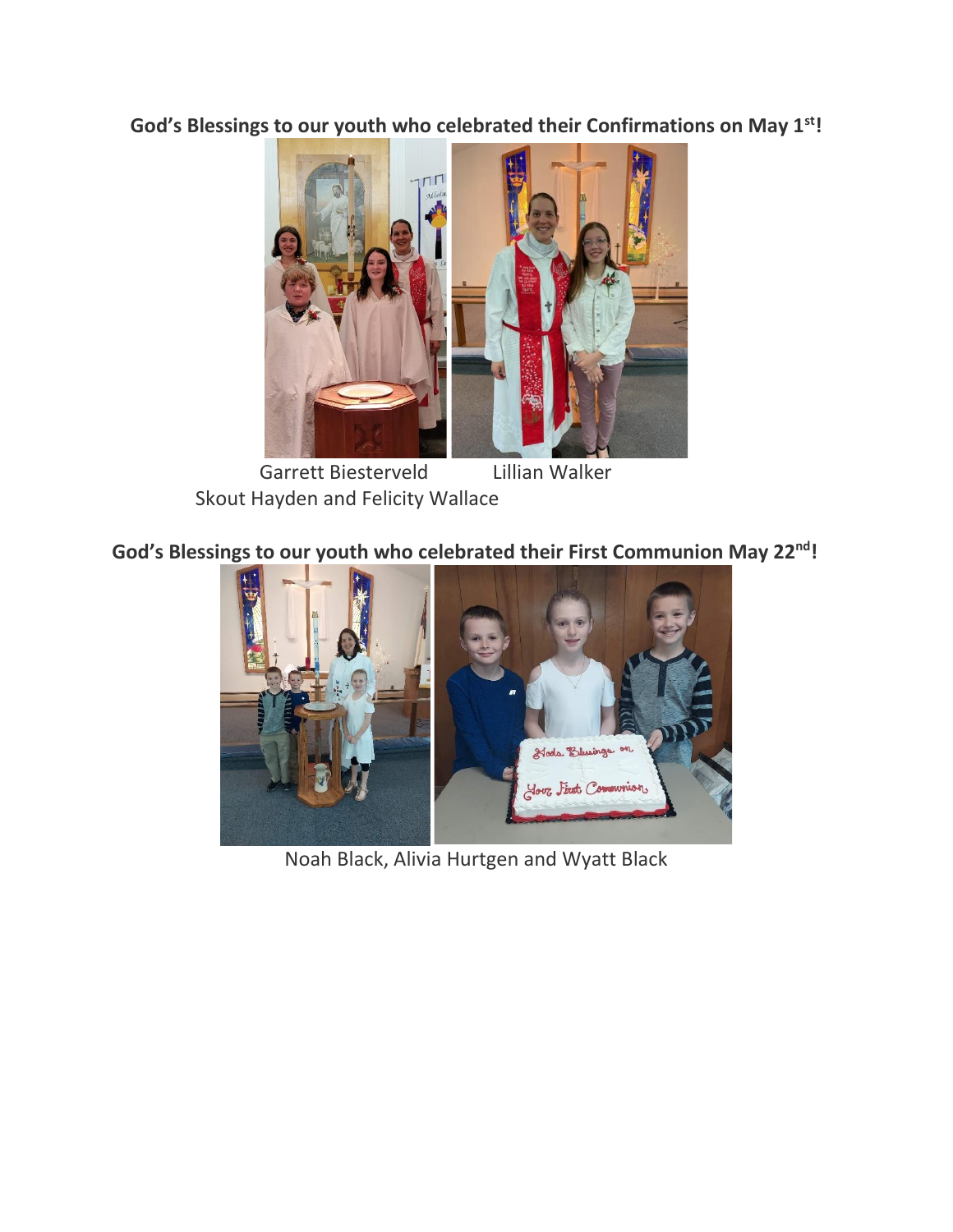**Join area churches this** summer for the 2nd annual



**July 12-15**

**Registration is now open!** Registration for Pre- $K - 5<sup>th</sup>$  Grade (grade completed) link: [2022 Registration Form](https://forms.gle/rUu6u2atC1GjEm7z7) Middle/High School and Adult Volunteer form link: [2022 Volunteer Sign-Up Form](https://forms.gle/jNjGGDCe7j9V2oNaA) 



 **Luther Park Bible Camp… …Our Partnership with Holy Play Join Pastor Bethany at Luther Park! Weeklong for grades 1-12 Sunday, June 26- Friday, July 1 Day Camp for grades K-3 June 21 Online Registration is now open at<http://lutherpark.org/>**



All are invited to an outdoor movie night! Bring a friend! Where: Pete and Becky Richardson's House N112 760th St. Durand When: Wednesday, June 15<sup>th</sup> 8:30PM What Movie: The Adam Project (PG-13) Popcorn will be served. Bring a chair and beverage of your choice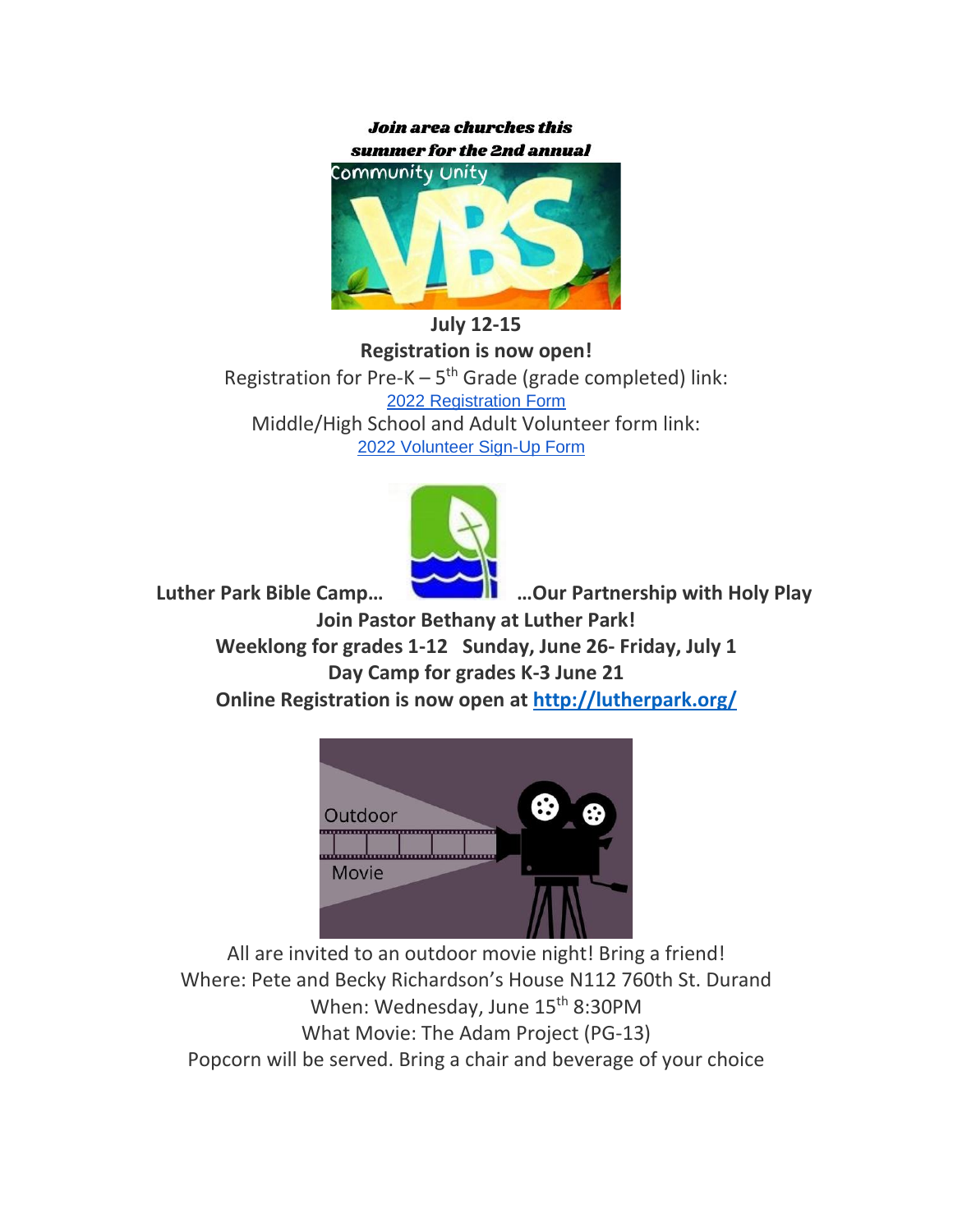





 Dates: July 25-27, 2022 Location: UW River Falls Cost: \$275 Per Participant

This event will include participants from the Northwest Synod of Wisconsin, the La Crosse Area Synod, and the Northern Great Lakes Synod. Current 8<sup>th</sup>-12<sup>th</sup> graders are invited to travel to UW River Falls where we will encounter God together in new ways through creative ministry, challenging conversation, inspiring guest speakers, service learning projects in the Twin Cities and uplifting worship. Learn more on the synod website:<http://nwswi.org/rebound> Contact Pastor Bethany if you want to attend.



**Joint Worship / Potluck Celebration**

On Sunday June 26 there will be **ONE JOINT** outdoor worship service for both Faith and Rock Creek held by the Chippewa River at the boat landing in Meridean. There will be NO worship services held in either church building that day. However, the rain location will be Rock Creek. Worship 10:30AM Bring a chair Potluck 11:30AM Plates, utensils and napkins will be provided. Bring a dish to pass and a beverage of your choice.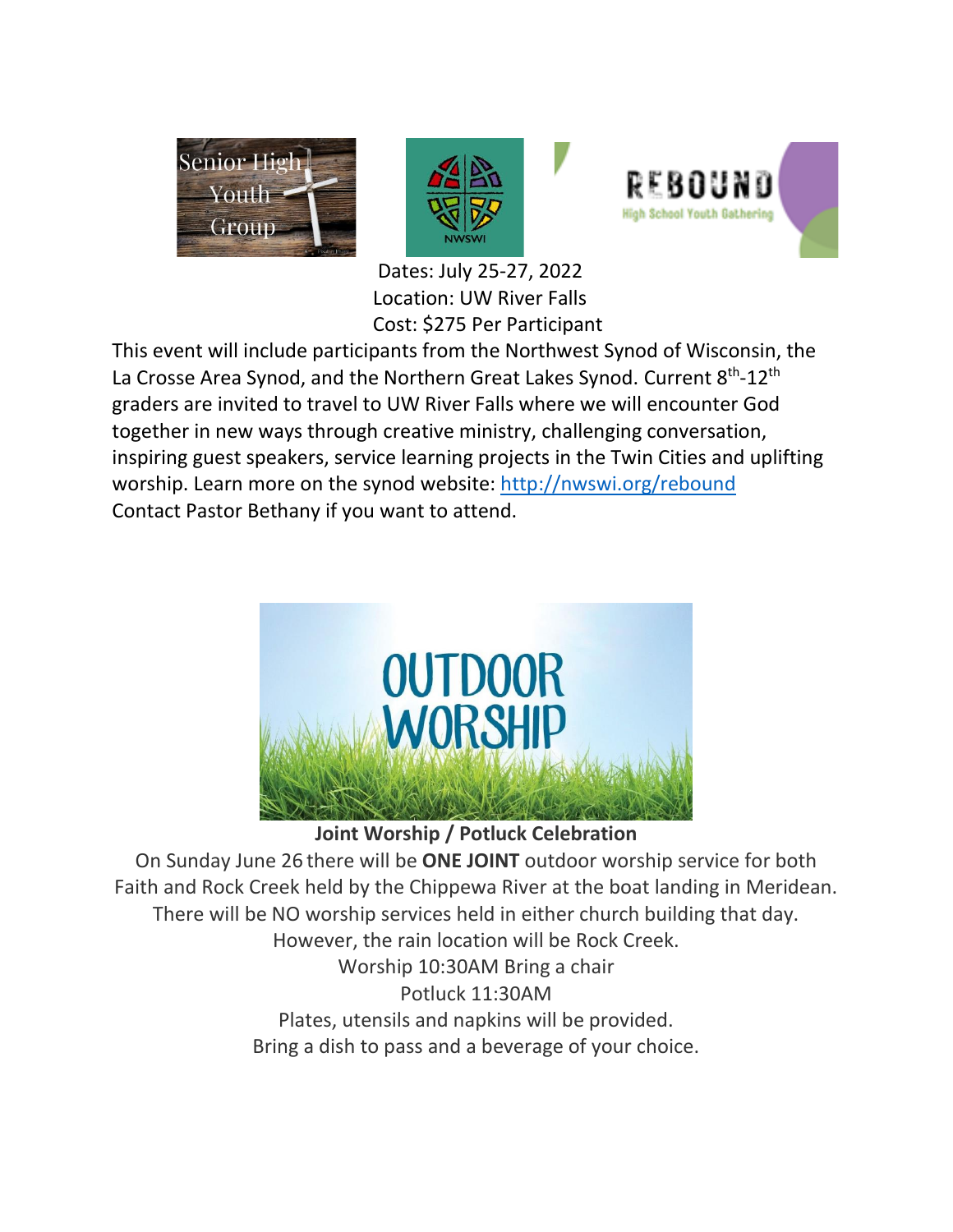Campers heading to Luther Park will be recognized during the worship service with a special sending!

June 26 is Pastor Bethany's one year ordination anniversary. All the people she has baptized since 2019 are invited back to worship with us. They will be recognized at the worship service during a baptism remembrance!

**Pastor Bethany got to meet some famous people at Caddie Woodlawn during the 3 rd grade Wax Museum on May 24th!**



Isaac Newton played by Harper Heike

Kobe Bryant played by Maddux Rosemeyer



Abraham Lincoln played by Gavin Klevgard





Helen Keller played by Emmi Swanson



Michael Jordan played by Carter Swanson

Walt Disney played by Aaron Walker

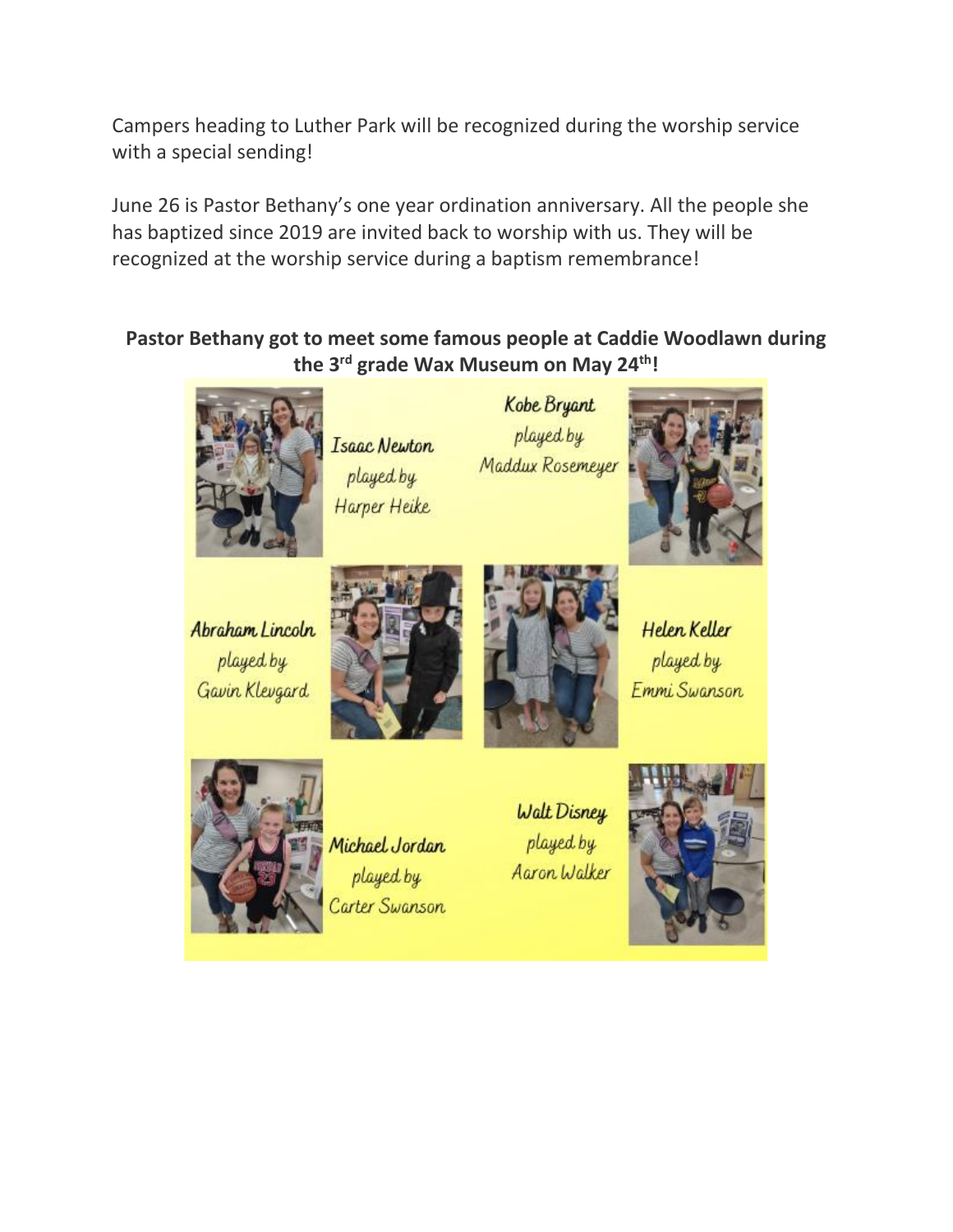## **Pastor on the move!**



As of July 1st, Pastor Bethany and her family will be residing at a new house in Durand. Their address will be 911 Auth St. Closing on the house will take place on June 13<sup>th</sup> with move in happening the weekend of July 4<sup>th</sup>. Anyone willing to help with the move or offer a trailer for transporting items should contact Pastor Bethany.

## **Time Off**

Pastor Bethany will be taking time off June 20-23 and July 5-8 to prep for her family's move and settle in after the move. She will not have office hours during that time but will be available if pastoral needs arise such as funerals or hospital visits.



Volunteers needed!

Help serve chicken dinners June  $11<sup>th</sup>$  and  $12<sup>th</sup>$  for Faith's biggest fundraiser of the year. Many helping hands are needed. Sign up in the church narthex or by contacting Linda Talford at 715-495-0552.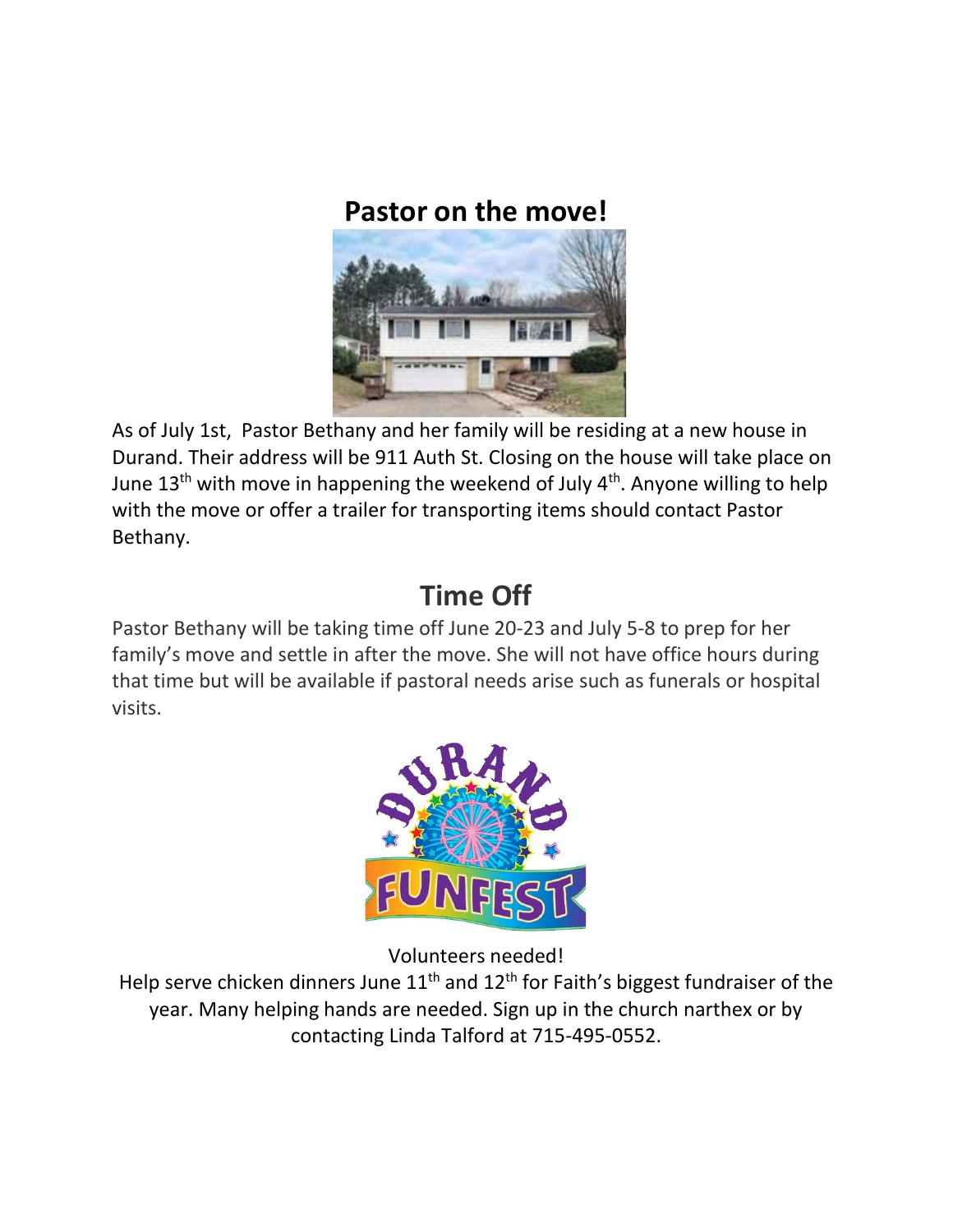This beautiful stained glass piece was dedicated and installed



in Faith's sanctuary on May 15<sup>th</sup> in memory of Sadie Hagness.



 April showers bring May flowers and July brings a worship time change. On Sunday July 3rd worship times flip to Faith 8:30AM and Rock Creek 10:30AM.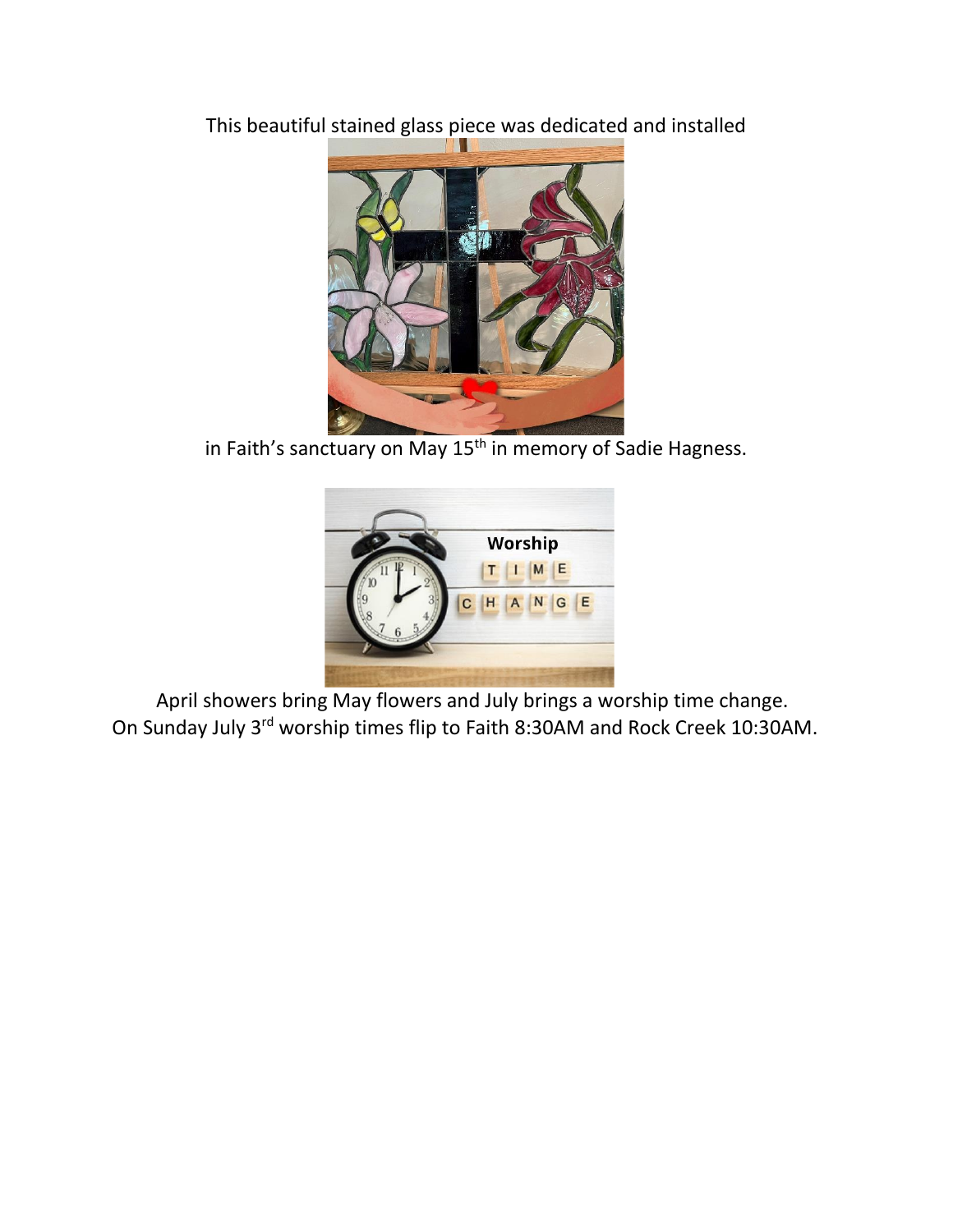

Radio ministry is a vital part of our outreach ministry. It costs \$50/week for the radio broadcast. Many summer dates are still available for sponsorship. Send \$50 to Faith Lutheran Church and include the date you would like to sponsor and who it is in memory or honor of. Consider remembering an anniversary, birthday or another milestone. Thanks to those who have already sponsored. A sponsorship form is below for your convenience. Simply print, fill out and return.

## **RADIO SPONSORSHIP FORM**

I would like to sponsor a Radio Broadcast (\$50/week)

Worship Date to sponsor \_\_\_\_\_\_\_\_\_\_\_\_\_\_\_\_\_\_\_\_\_

\_\_\_ In honor of \_\_\_\_\_\_\_\_\_\_\_\_\_\_\_\_\_\_\_\_\_\_\_\_\_\_\_\_\_\_\_\_\_

\_\_\_ In memory of \_\_\_\_\_\_\_\_\_\_\_\_\_\_\_\_\_\_\_\_\_\_\_\_\_\_\_\_\_\_\_\_\_\_\_\_

Return with check made payable to:

Faith Lutheran Church

1032 Prissel St Durand WI 54736